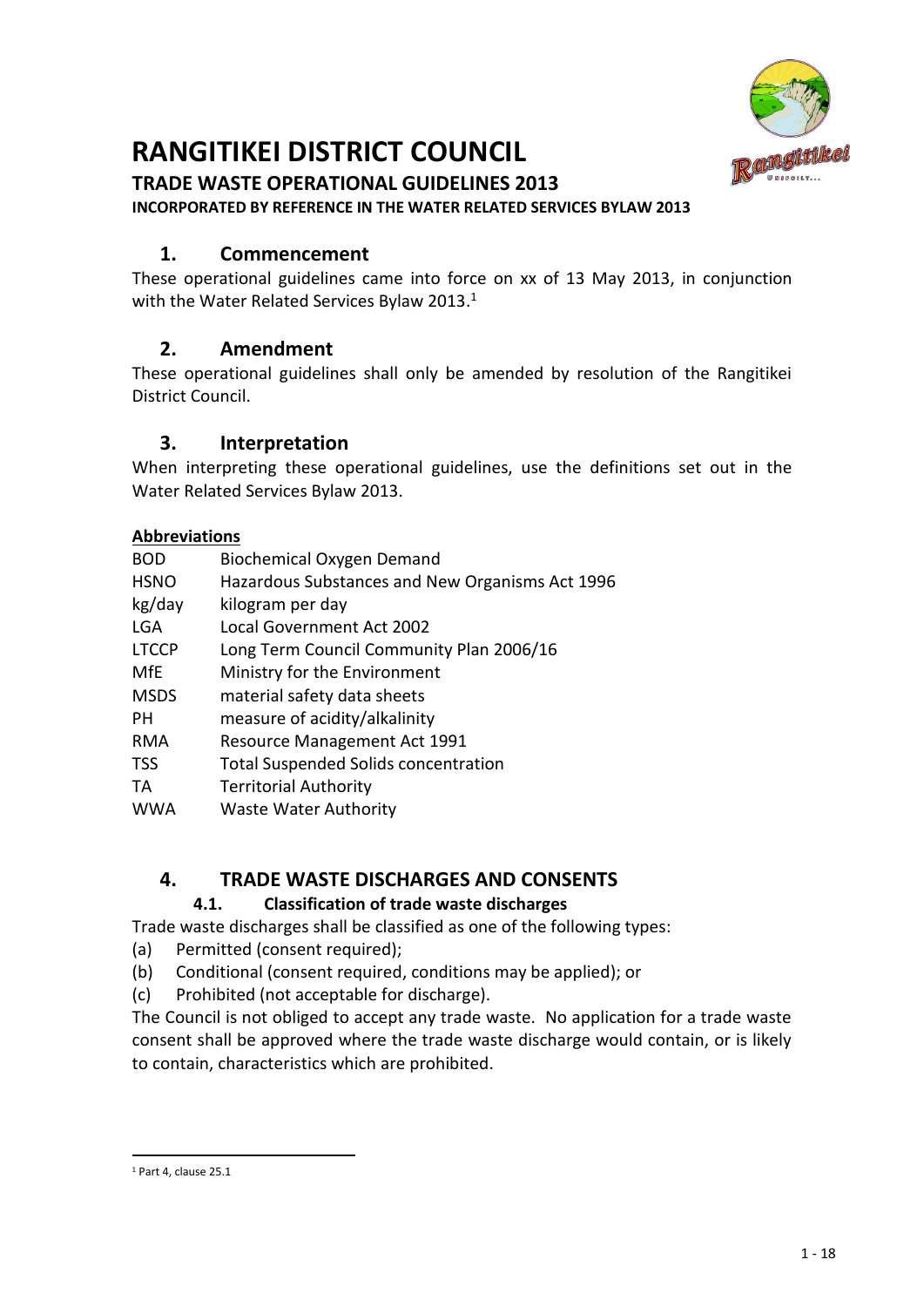No person shall discharge, or cause to be discharged, any trade waste to the Council sewer except in accordance with the provisions of this bylaw.

# **4.2. Application for a trade waste consent**

Every person who does, proposes to, or is likely to:

(a) Discharge into the sewerage system any trade waste (either continuously, intermittently or temporarily); or

(b) Vary the characteristics of a consent to discharge that has previously been granted; or

(c) Vary the conditions of consent to discharge that has previously been granted; or

(d) Significantly change the method or means of pre-treatment for discharge under an existing consent,

shall if required complete an application in the prescribed form for the discharge of that trade waste, or for the proposed variations.

Where the trade premises produce trade waste from more than one area, a separate copy of the "Description of Trade Waste and Premises" shall be included in any application for trade waste discharge for each area. This applies whether or not the separate areas are part of a single or separate trade process.

The applicant shall ensure that the application and every other document conveying required information is properly executed and any act done for, or on behalf of, the eventual consent holder (whether for reward or not) in making any such application shall be deemed to be an act of the consent holder.

The Council may require an application to be supported by an independent report/ statement completed by a suitably experienced and external auditor to verify any or all information supplied by the applicant, and this may include a management plan.

Every application shall be accompanied by a trade waste application fee in accordance with the Council's Schedule of Rates and Charges.

# **4.3. Acknowledgement of an application**

The Council shall acknowledge the application in writing within 10 working days of the receipt of the application.

#### **4.4. Requests for further information**

On the receipt of any application for a trade waste consent to discharge from any premises or to alter an existing discharge, the Council may:

(a) Require the applicant to submit any additional information which it considers necessary to reach an informed decision;

(b) Require the applicant to submit a management plan to the satisfaction of the Council;

(c) Whenever appropriate have the discharge investigated and analysed as provided for in accordance with these operational guidelines.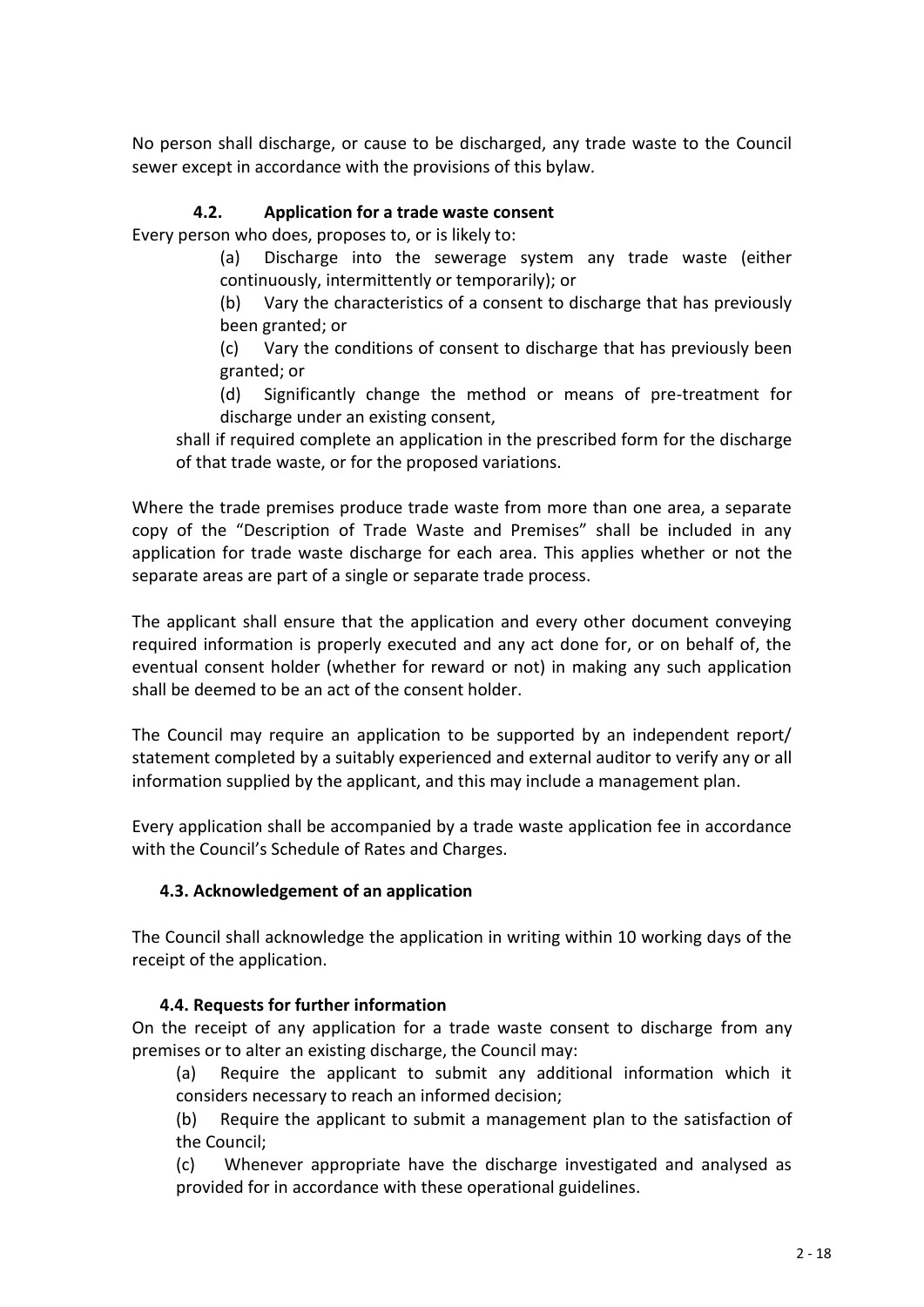The Council shall notify the applicant of any requirement under this clause within 10 working days of receipt of the application.

# **4.5. Consideration of an application**

Within 15 working days (or extended as necessary by the Council) of receipt of an application complying with this bylaw and/or all requirements under 4.4, whichever is the later, the Council shall, after considering the relevant matters, action one of the following in writing:

- (a) Grant the application as a permitted trade waste and inform the applicant of the decision by issuing the appropriate notice;
- (b) Grant the application as a conditional trade waste and inform the applicant of the decision and the conditions imposed on the discharge by issuing the appropriate notice of consent to the discharge; or
- (c) Decline the application and notify the applicant of the decision giving a statement of the reasons for refusal.

# **4.6. Consideration criteria**

In considering any application for a trade waste consent to discharge from any trade premises or tankered waste into the sewerage system and in imposing any conditions on such a consent, the Council shall take into consideration the quality, volume, and rate of discharge of the trade waste from such premises or tanker in relation to:

- (a) The health and safety of Council staff, technical advisors and the public;
- (b) The limits and/or maximum values for characteristics of trade waste as specified in Schedules 1A and 1B of this bylaw;
- (c) The extent to which the trade waste may react with other trade waste or foul water to produce an undesirable effect, e.g. settlement of solids, production of odours, accelerated corrosion and deterioration of the sewerage system etc.;
- (d) The flows and velocities in the sewer, or sewers and the material or construction of the sewer or sewers;
- (e) The capacity of the sewer or sewers and the capacity of any sewage treatment works, and other facilities;
- (f) The nature of any sewage treatment process and the degree to which the trade waste is capable of being treated in the sewage treatment works;
- (g) The timing and balancing of flows into the sewerage system;
- (h) Any statutory requirements relating to the discharge of raw or treated wastewater to receiving waters, the disposal of sewage sludges, beneficial use of biosolids, and any discharge to air, (including the necessity for compliance with any resource consent, discharge permit or water classification);
- (i) The effect of the trade waste discharge on the ultimate receiving environment;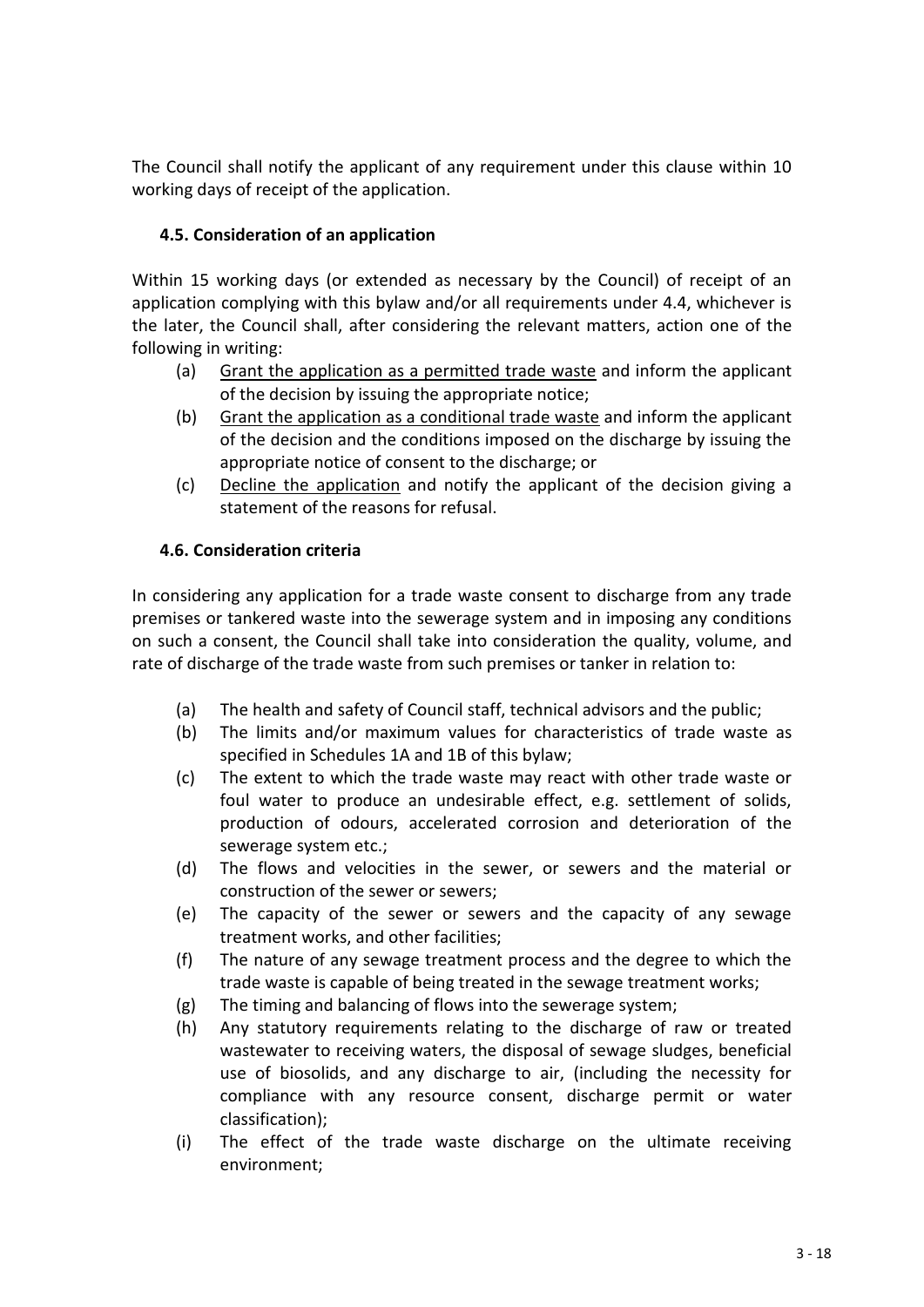- (j) The conditions on resource consents for the sewerage system and the residuals from it;
- (k) The possibility of unscheduled, unexpected or accidental events and the degree of risk these could cause to humans, the sewerage system and the environment;
- (l) Consideration for other existing or future discharges;
- (m) Amenability of the trade waste to pre-treatment;
- (n) Existing pre-treatment works on the premises and the potential for their future use;
- (o) Cleaner production techniques and waste minimisation practices;
- (p) Requirements and limitations related to sewage sludge disposal and reuse;
- (q) Control of storm water;
- (r) Management plan; and
- (s) Tankered waste being discharged at an approved location/s.

#### **4.7. Conditions of trade waste consent**

Any trade waste consent to discharge may be granted subject to such conditions that the Council may impose, including but not limited to:

- (a) The particular public sewer or sewers to which the discharge will be made;
- (b) The maximum daily volume of the discharge and the maximum rate of discharge, and the duration of maximum discharge;
- (c) The maximum limit or permissible range of any specified characteristics of the discharge, including concentrations and/or mass limits determined in accordance with 4.8;
- (d) The period or periods of the day during which the discharge, or a particular concentration, or volume of discharge may be made;
- (e) The degree of acidity, or alkalinity of the discharge at the time of discharge;
- (f) The temperature of the trade waste at the time of discharge;
- (g) The provision by, or for the consent holder, at the consent holder's expense, of screens, grease traps, silt traps or other pre-treatment works to control trade waste discharge characteristics to the consented levels;
- (h) The provision and maintenance at the consent holder's expense of inspection chambers, manholes or other apparatus or devices to provide reasonable access to drains for sampling and inspection;
- (i) The provision and maintenance of a sampling, analysis and testing programme and flow measurement requirements, at the consent holder's expense;
- (j) The method or methods to be used for the measuring flow rates and/or volume and taking samples of the discharge for use in determining the amount of any trade waste charges applicable to that discharge;
- (k) The provision and maintenance by, and at the expense of, the consent holder of such meters or devices as may be required to measure the volume or flow rate of any trade waste being discharged from the premises, and for the testing of such meters;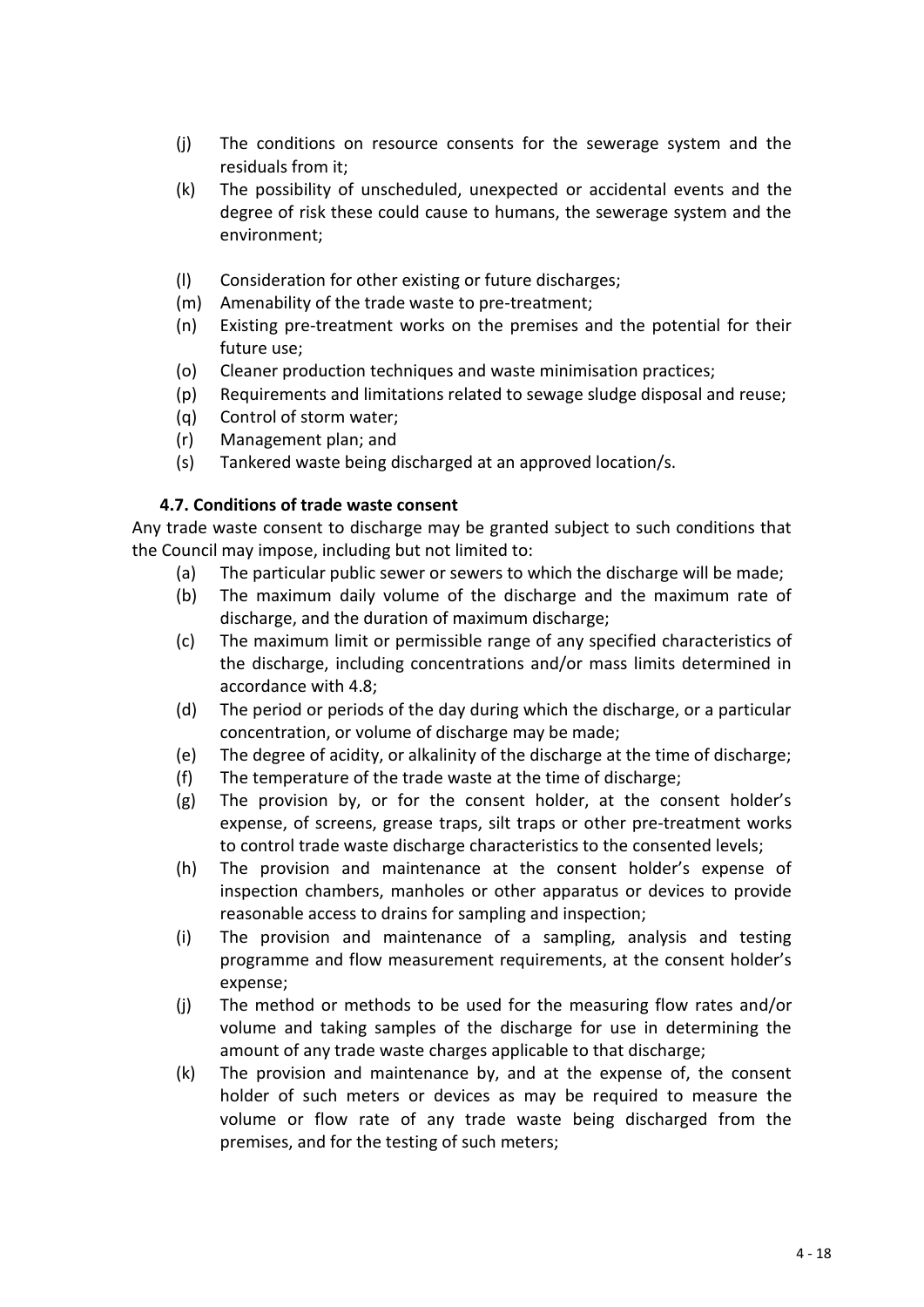- (l) The provision and maintenance, at the consent holder's expense of such services, (whether electricity, water or compressed air or otherwise), which may be required, in order to operate meters and similar devices;
- (m) At times specified, the provision in a Council approved format by the consent holder to the Council of all flow and/or volume records and results of analyses (including pre-treatment by-products e.g. sewage sludge disposal);
- (n) The provision and implementation of a management plan;
- (o) Risk assessment of damage to the environment due to an accidental discharge of a chemical;
- (p) Waste minimisation and management;
- (q) Cleaner production techniques;
- (r) Remote control of discharges;
- (s) Third party treatment, carriage, discharge or disposal of by-products of pre-treatment of trade waste (including sewage sludge disposal);
- (t) Requirement to provide a bond or insurance in favour of the Council where failure to comply with the consent could result in damage to the Council's sewerage system, its treatment plants, or could result in the Council being in breach of any statutory obligation; and
- (u) Remote monitoring of discharges.

# **4.8. Duration**

Permitted discharges shall remain in force indefinitely until either:

- (a) Cancellation under 3.1.2 or 4.10;
- (b) The quantity and nature of the discharge changes significantly.
- (c) If in the opinion of the Council the discharge changes or is likely to change to such an extent that it becomes a conditional or prohibited trade waste.
- (d) The Council changes the trade waste management procedures by implementation of changed trade waste bylaw conditions or any amendment to, or replacement of, its trade waste bylaw; or
- (e) The conditions on resource consents for the sewerage system and the residuals from it change.

In all cases, after appropriate consultation, the person shall apply within 10 working days of this change occurring for a conditional consent, in accordance with 4.2 of this bylaw. This application shall be approved prior to the occurrence of any new discharge.

Conditional consents under this bylaw shall expire at the end of a term fixed by the Council subject to the following:

- (a) Conditional consents may be given for a term not exceeding five years to a consent holder who at the time of application satisfies the Council that:
	- (i) The nature of the trade activity, or the process design and/or management of the premises are such that the consent holder has a demonstrated ability to meet the conditions of the consent during its term; and/or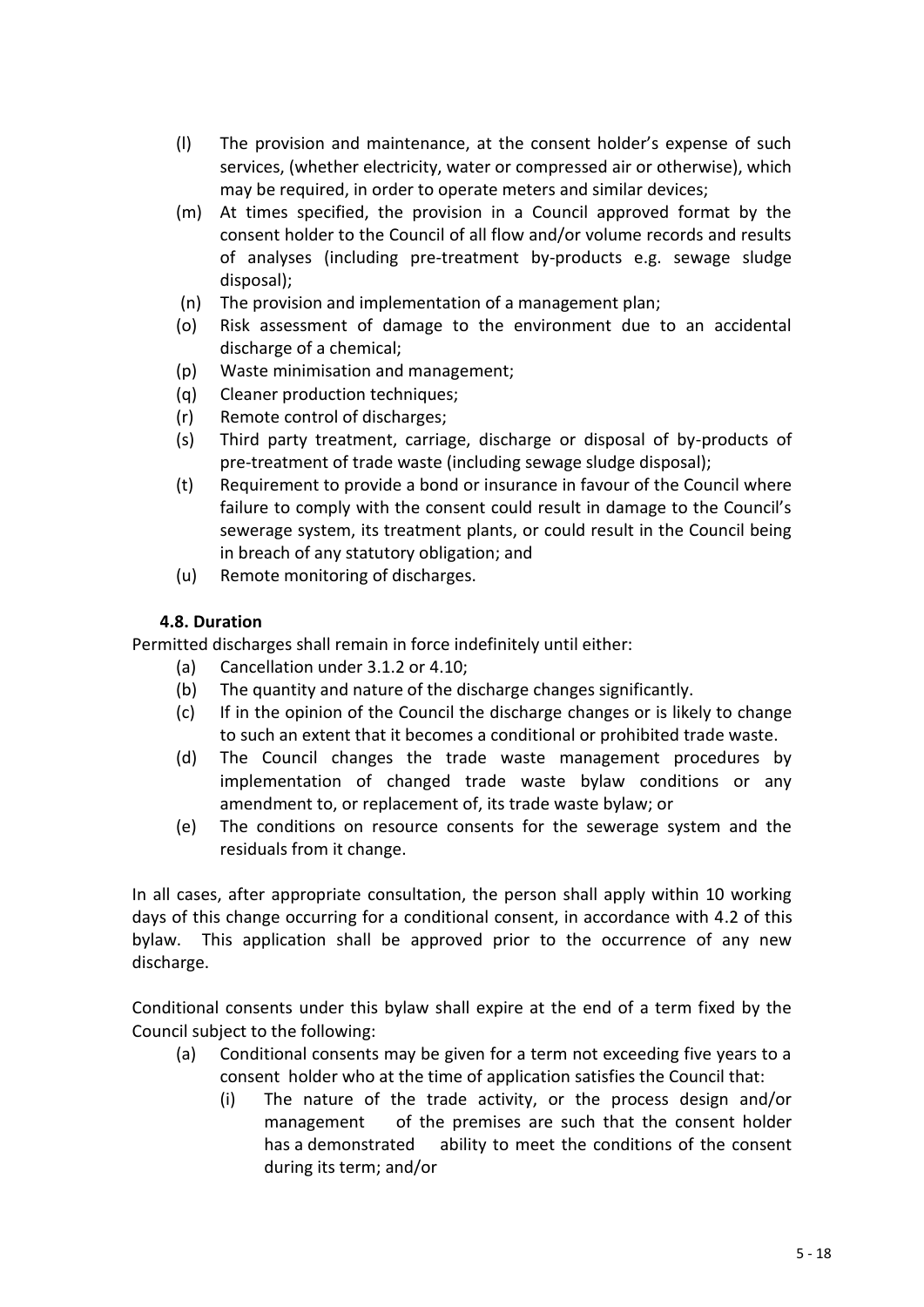- (ii) Cleaner production techniques are successfully being utilised, or that a responsible investment in cleaner production equipment or techniques is being made; and/or
- (iii) Significant investment in pre-treatment facilities has been made, such that a longer period of certainty for the amortising of this investment is considered reasonable; and/or
- (iv) The reissuing of a consent cannot be unreasonably withheld.

Notwithstanding the above the Council retains the right to review the conditions at an earlier time. The reasons for such an earlier review could include:

- (i) The level of consent holder compliance, including any accidents including spills or process mishaps.
- (ii) Matters pertaining to the Council's resource consents for the sewerage system.
- (iii) Matters pertaining to the Council's environmental policies and outcomes.
- (iv) New control and treatment technologies and processes.
- (v) Any of the matters outlined in section 5.
- (vi) Matters pertaining to the Council's legal obligations.
- (b) In all other cases the term of a conditional trade waste consent should not exceed two years;
- (c) In all cases where either the consent holder or the owner of the premises changes, or there is a change of use, a new application for a conditional trade waste consent shall be made. It shall be the responsibility of the consent holder to lodge the new application; and
- (d) The conditions on resource consents for the sewerage system and the residuals from it change.

# **4.9. Technical review and variation**

The Council may at any time during the term of a trade waste consent, by written notice to the consent holder (following a reasonable period of consultation), vary any condition to such an extent as the Council considers necessary following a review of the technical issues considered when setting conditions of consent. This may be due to new information becoming available or to meet any new resource consent imposed on the discharge from the Council's treatment plant, or with any other legal requirements imposed on the Council.

A consent holder may at any time during the term of consent, by written application to the Council, seek to vary any condition of consent, as provided for in 4.7 of this bylaw.

# **4.10. Suspension and/or Cancellation of the right to discharge**

The Council may suspend or cancel any consent or right to discharge at any time following 20 working days' (during which consultation has occurred) notice to the consent holder or person discharging any trade waste:

- (a) For the failure to comply with any condition of the consent;
- (b) For the failure to maintain effective control over the discharge;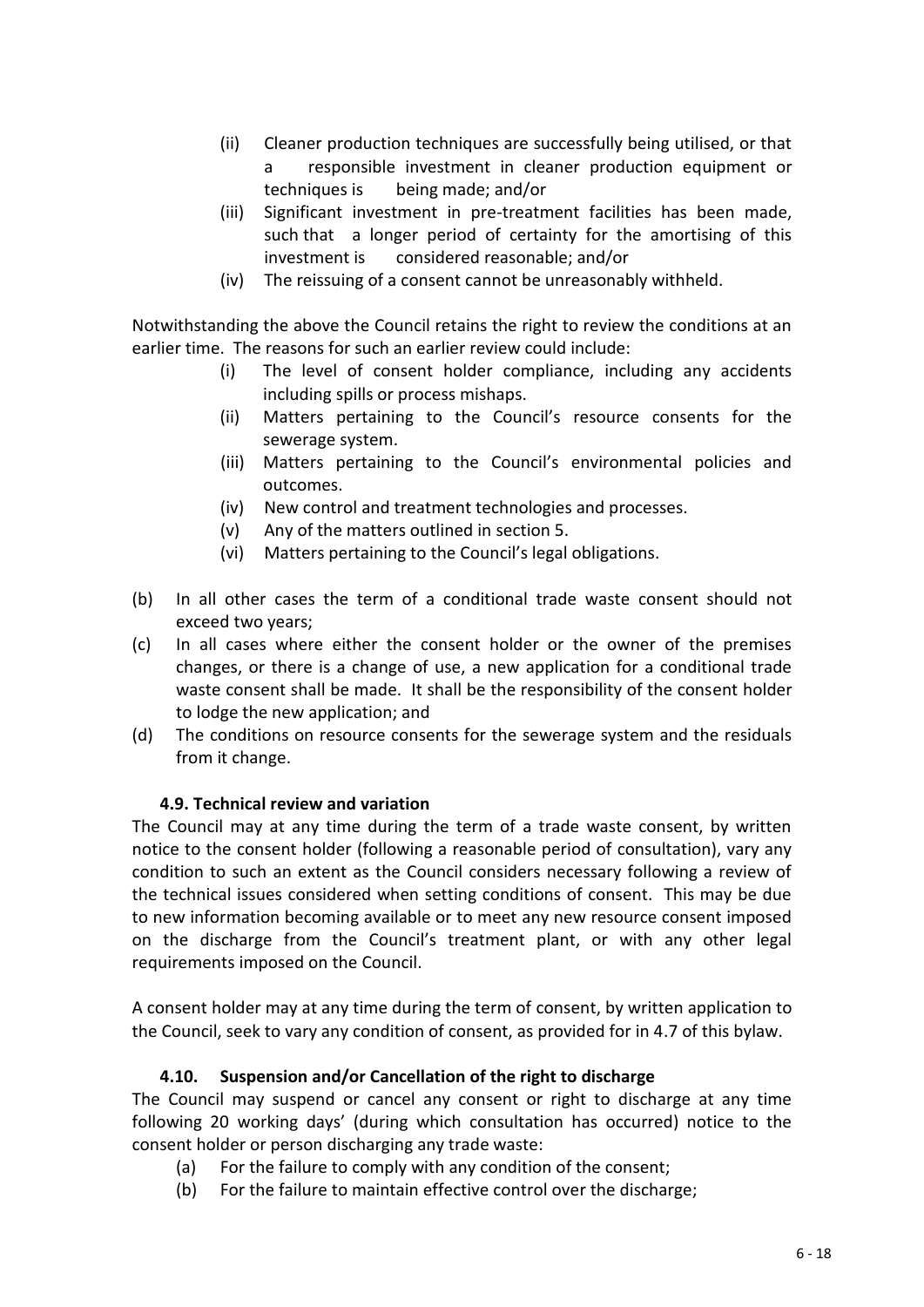- (c) For the failure to limit in accordance with the requirements of a consent the volume, nature, or composition of trade waste being discharged;
	- (d) In the event of any negligence which, in the opinion of the Council, threatens the safety of, or threatens to cause damage to any part of the sewer system or the treatment plant or threatens the health or safety of any person;
	- (e) If any occurrence happens that, in the opinion of the Council, poses a serious threat to the environment;
	- (f) In the event of any breach of a resource consent held by the Council issued under the Resource Management Act 1991;
	- (g) Failure to provide and when appropriate update a management plan as required for a conditional consent;
	- (h) Failure to follow the management plan provisions at the time of an unexpected, unscheduled or accidental occurrence;
	- (i) Failure to pay any charges under this bylaw; or
	- (j) If any other circumstances arise which, in the opinion of the Council, render it necessary in the public interest to cancel the right to discharge.

If any process changes require more than 20 working days, reasonable time may be given to comply with the consent conditions.

Furthermore, any trade waste consent or discharge may at any time be summarily cancelled by the Council on giving to the consent holder or person discharging written notice of summary cancellation if:

- (a) They discharge any prohibited substance;
- (b) The Council is lawfully directed to withdraw or otherwise to terminate the consent summarily;
- (c) They discharge any trade waste unlawfully;
- (d) The continuance of discharge is, in the opinion of the Council, a threat to the environment or public health; -
- (e) The continuance of discharge may, in the opinion of the Council, result in a breach of a resource consent held by the Council; or
- (f) In the opinion of the Council the continuance of the discharge puts at risk the ability of the Council to comply with conditions of a resource consent and/or requires identified additional treatment measures or costs to seek to avoid a breach of any such resource consent.

# **5. TRADE WASTE APPROVIAL CRITERIA**

# **5.1. Pre-treatment**

The Council may approve a trade waste discharge subject to the provision of appropriate pre-treatment systems to enable the person discharging to comply with the bylaw. Such pre-treatment systems shall be provided, operated and maintained by the person discharging at their expense.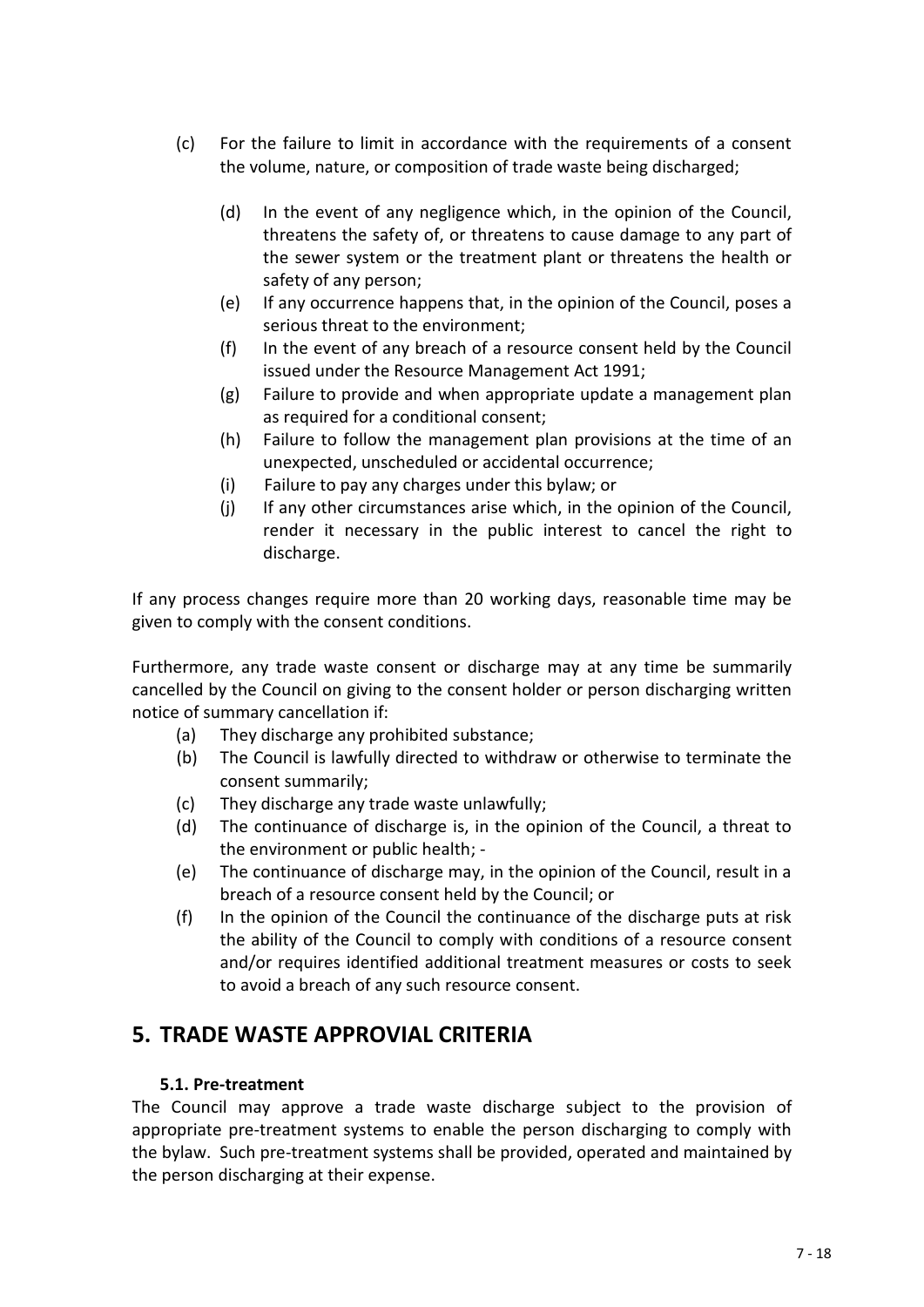Refuse or garbage grinders, and macerators shall not be used to dispose of solid waste from trade premises to the sewerage system unless approved by the Council.

The person discharging shall not, unless approved by the Council, add or permit the addition of any potable, condensing, cooling water or storm water to any trade waste stream in order to vary the level of any characteristics of the waste.

# **5.2. Mass limits**

A conditional trade waste consent to discharge may impose controls on a trade waste discharge by specifying mass limits for any characteristic.

Mass limits may be imposed for any characteristic. Any characteristic permitted by mass limit shall also have its maximum concentration limited to the value scheduled unless approved otherwise.

When setting mass limit allocations for a particular characteristic the Council shall consider:

- (a) The operational requirements of and risk to the sewerage system, and risks to occupational health and safety, public health, and the ultimate receiving environment;
- (b) Whether or not the levels proposed pose a threat to the planned or actual beneficial reuse of biosolids or sewage sludge;
- (c) Conditions in the sewerage system near the trade waste discharge point and elsewhere in the sewerage system;
- (d) The extent to which the available industrial capacity was used in the last financial period and is expected to be used in the forthcoming period;
- (e) Whether or not the applicant uses cleaner production techniques within a period satisfactory to the Council;
- (f) Whether or not there is any net benefit to be gained by the increase of one characteristic concurrently with the decrease of another to justify any increased application for industrial capacity;
- (g) Any requirements of the Council to reduce the pollutant discharge of the sewerage system;
- (h) How great a proportion the mass flow of a characteristic of the discharge will be of the total mass flow of that characteristic in the sewerage system;
- (i) The total mass of the characteristic allowable in the sewerage system, and the proportion (if any) to be reserved for future allocations; and
- (j) Whether or not there is an interaction with other characteristics which increases or decreases the effect of either characteristic on the sewer reticulation, treatment process, or receiving water (or land).

# **6. SAMPLING, TESTING AND MONITORING**

# **6.1. Flow metering**

Flow metering may be required by the Council: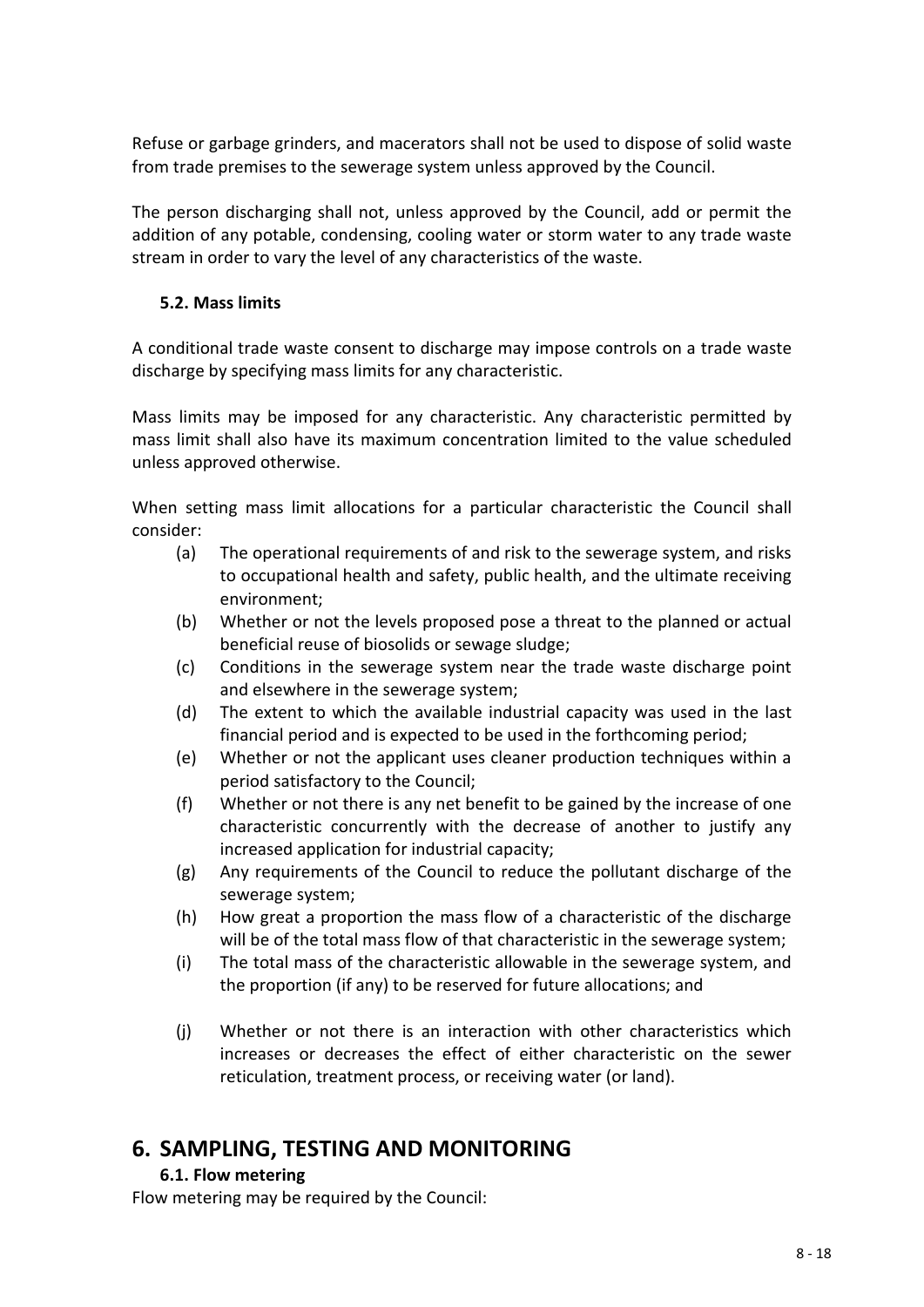- (a) On discharges when there is not a reasonable relationship between a metered water supply to the premises, and the discharge of trade waste;
- (b) When the Council will not approve a method of flow estimation; or
- (c) When the discharge represents a significant proportion of the total flow/load received by the Council.

The consent holder shall be responsible for the supply, installation, reading and maintenance of any meter required by the Council for the measurement of the rate or quantity of discharge of trade waste. These devices shall be subject to the approval of the Council, but shall remain the property of the consent holder.

Records of flow and/or volume shall be available for viewing at any time by the Council, and shall be submitted to the Council at prescribed intervals by the consent holder in a format approved by the Council.

Meters shall be located in a position approved by the Council which provides the required degree of accuracy and should be readily accessible for reading and maintenance. The meters shall be located in the correct position according to the manufacturer's installation instructions.

The consent holder shall arrange for in situ calibration of the flow metering equipment and instrumentation by a person and method approved by the Council upon installation and at least once a year thereafter to ensure its performance. The meter accuracy should be ±10 % but with no greater a deviation from the previous meter calibration of ±5 %. A copy of independent certification of each calibration result shall be submitted to the Council.

Should any meter, after being calibrated, be found to have an error greater than that specified in 6.1 as a repeatable measurement, the Council may make an adjustment in accordance with the results shown by such tests back-dated for a period at the discretion of the Council but not exceeding 12 months, and the consent holder shall pay or be credited a greater or lesser amount according to such adjustment.

# **6.2. Estimating discharge**

Where no meter or similar apparatus is warranted, the Council may require that a percentage of the water supplied to the premises (or other such basis as seems reasonable) be used for estimating the rate or quantity of flow for the purposes of charging.

Should any meter be out of repair or cease to register, or be removed, the Council shall estimate the discharge for the period since the previous reading of such meter, (based on the average of the previous 12 months charged to the person discharging) and they shall pay according to such an estimate. Provided that when by reason of a large variation of discharge due to seasonal or other causes, the average of the previous 12 months would be an unreasonable estimate of the discharge, then the Council may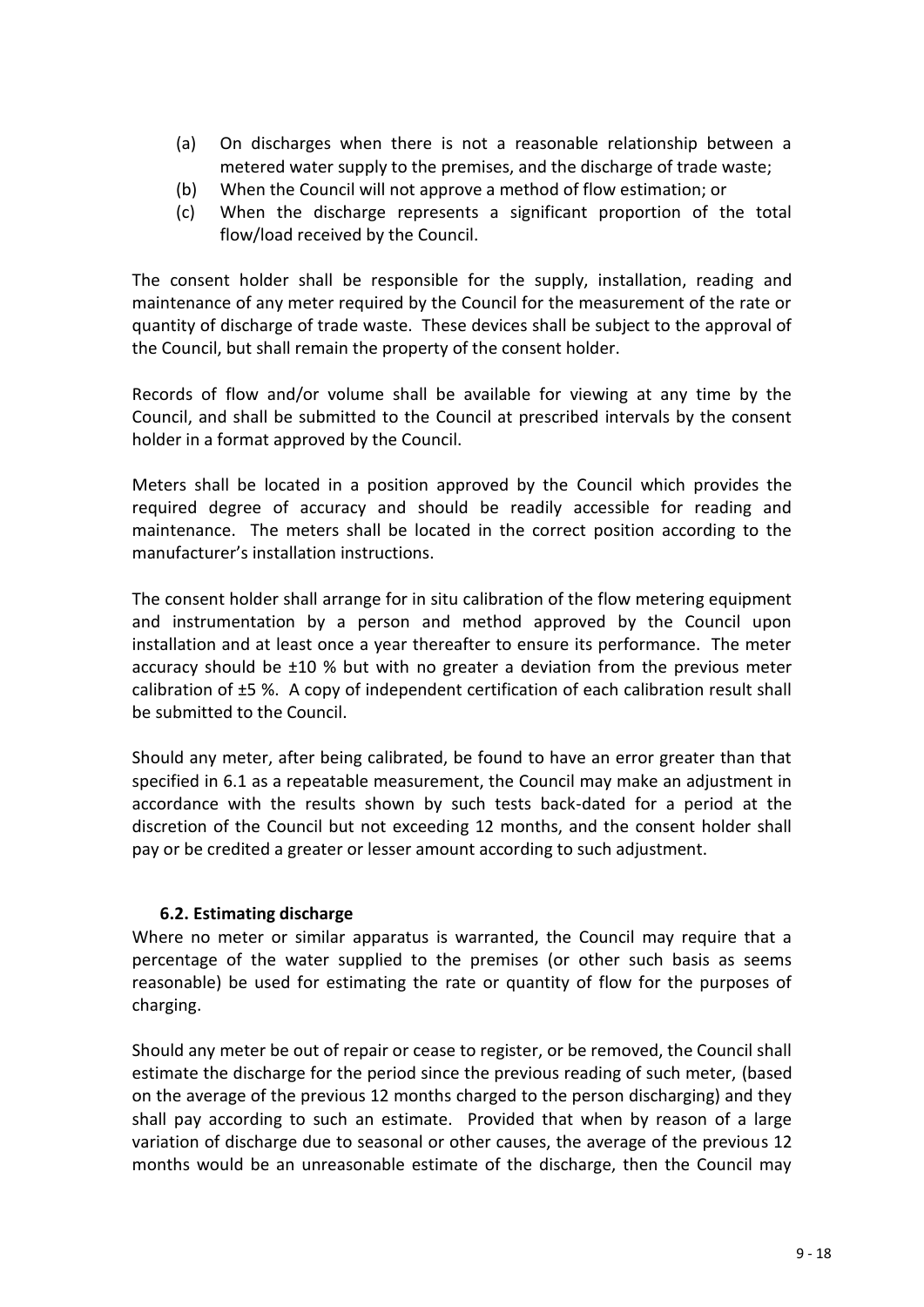take into consideration other evidence for the purpose of arriving at a reasonable estimate, and the person discharging shall pay according to such an estimate.

Where in the opinion of the Council, a meter has been tampered with, the Council (without prejudice to the other remedies available) may declare the reading void and estimate discharge as provided above.

# **6.3. Sampling and analysis**

As determined by the Council sampling, testing and monitoring may be undertaken to determine if:

- (a) A discharge complies with the provisions of this bylaw;
- (b) A discharge is to be classified as a permitted, conditional, or prohibited, refer to 4.1;
- (c) A discharge complies with the provisions of Schedule 1A for permitted discharge and any consent to discharge; and
- (d) Trade waste consent charges are applicable to that discharge.

The taking, preservation, transportation and analysis of the sample shall be undertaken by an authorised officer or agent of the Council, or the person discharging in accordance with accepted industry standard methods, or by a method specifically approved by the Council. The person discharging shall be responsible for all reasonable costs. Where a dispute arises as to the validity of the methods or procedures used for sampling or analysis, the dispute may be submitted to a mutually agreed independent arbitrator.

All authorised officers or authorised agents of the Council, or any analyst may enter any premises believed to be discharging trade waste at any time in order to determine any characteristics of any actual or potential discharge by:

- (a) Taking readings and measurements;
- (b) Carrying out an inspection; and/or
- (c) Taking samples for testing, of any solid, liquid, or gaseous material or any combination or mixture of such materials being discharged.

Authorisation for entry to premises is given under the LGA and entry shall be in compliance with the health and safety policies of that particular site.

# **6.4. Monitoring**

The Council is entitled to monitor and audit any trade waste discharge for compliance. Whether for a permitted discharge or a conditional consent discharge monitoring may be carried out as follows:

- (a) The Council or its authorised agent will take the sample and arrange for this sample to be analysed in an approved laboratory by agreed/approved analytical methods;
- (b) The sampling procedure will be appropriate to the trade waste and the analysis;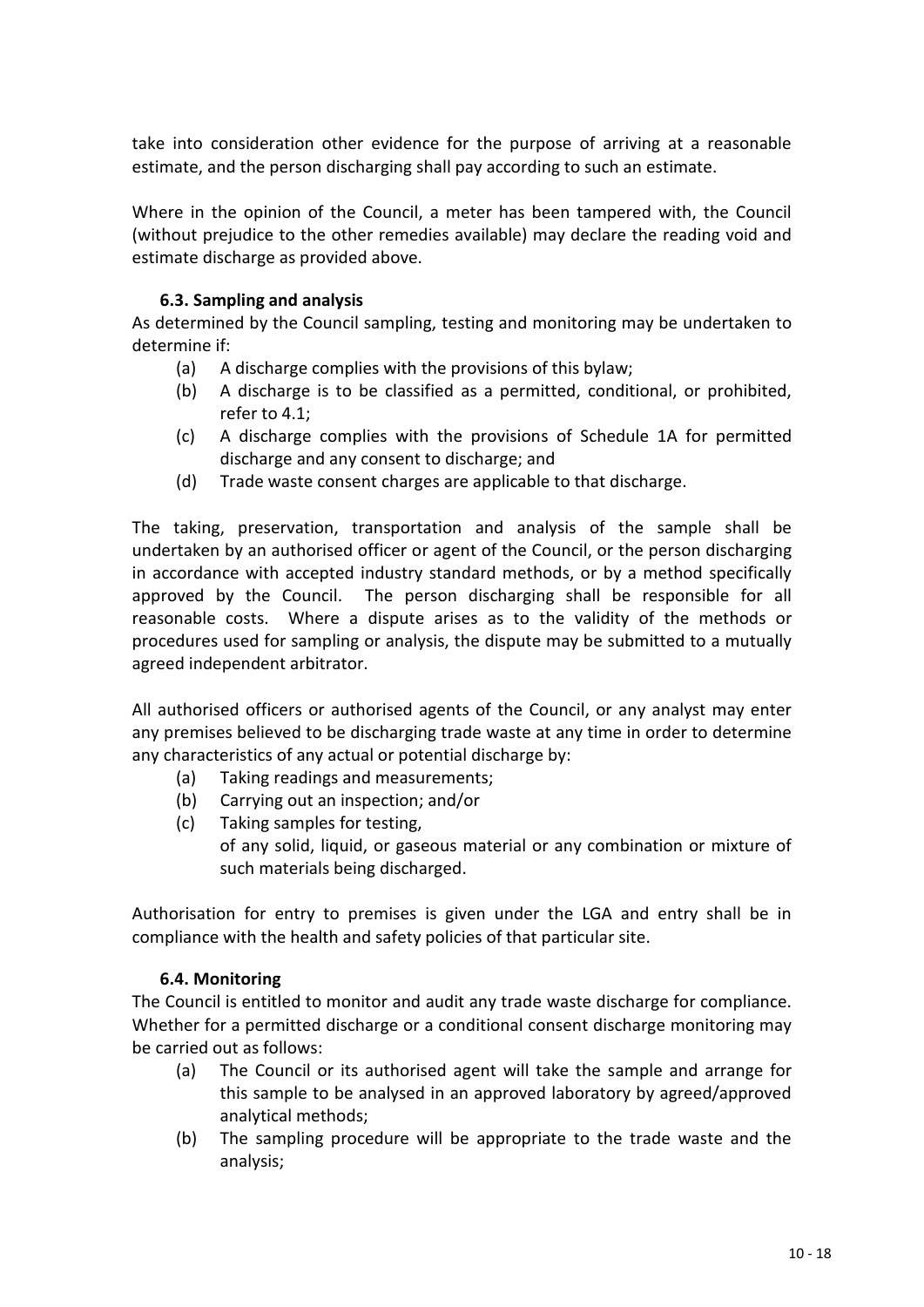- (c) The Council will audit the sampling and analysis carried out by a selfmonitoring trade waste discharger. Analysis will be performed by an approved laboratory. Inter-laboratory checks are to be part of this process;
- (d) The Council will audit the sampling and analysis carried out by an analyst. Analysis will be performed by an approved laboratory. Inter-laboratory checks are to be part of this process; and
- (e) The Council will audit the trade waste consent conditions including any management plans.

At the discretion of the Council all costs of monitoring shall be met by the discharger either through direct payment to the laboratory or to the Council.

Normally a single grab or composite sample is sufficient. If required the grab or composite sample can be split equally into three as follows:

- (a) One portion of the sample goes to the trade waste discharger for appropriate analysis and/or storage;
- (b) A second portion of the sample shall be analysed at a laboratory approved by the Council;
- (c) A third portion of the sample is retained by the Council for 20 working days, for additional analysis if required.

Due consideration will be applied to any changes that could occur in retained trade waste samples and provisions to mitigate against changes will be adopted where practicable.

In all cases the samples shall be handled in an appropriate manner such that the characteristics being tested for are, as far as reasonably possible, preserved.

All samples shall be preserved, handled, transported and delivered to an approved laboratory according to best possible practice and approved standards.

# **6.5. Tankered wastes**

Tankered wastes shall not be discharged into the Council's sewerage system by any person or consent holder not compliant with the Liquid and Hazardous Wastes Code of Practice.

The Council may accept tankered wastes for discharge at an approved location. Tankered wastes shall:

- (a) Be transported by a consent holder to discharge domestic septic tank or industrial wastes;
- (b) Have material safety data sheets (MSDS) supplied to the Council detailing the contents of a waste;
- (c) Be tested to determine their composition if the contents of the waste are not known. Specialist advice on pre-treatment or acceptance may be required. The cost of all testing and advice shall be borne by the consent holder;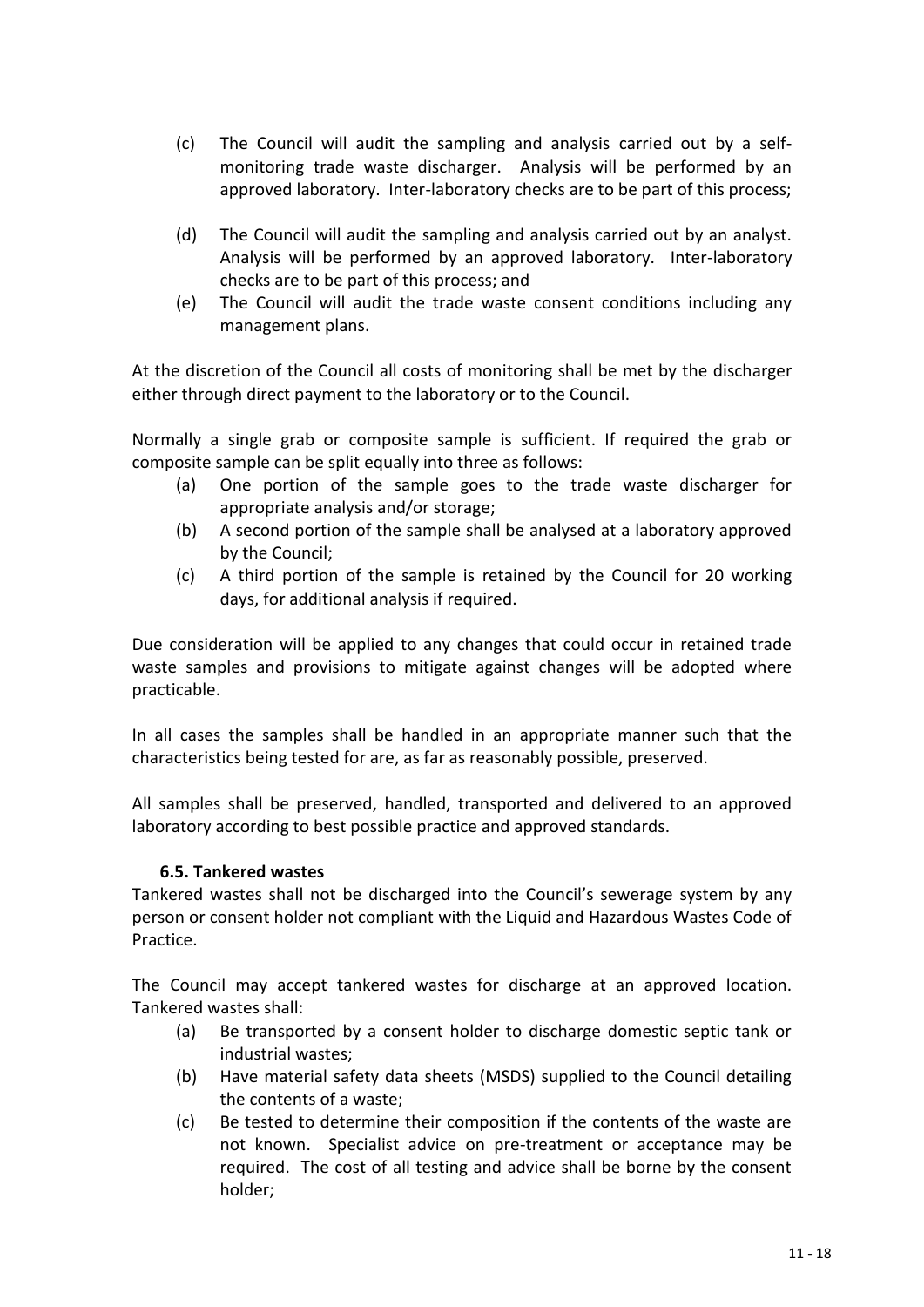- (d) Not be transported to the disposal site until appropriate arrangements and method for disposal have been determined by the Council;
- (e) To prevent cross-contamination between tanker loads, the tanker shall be thoroughly washed prior to collecting a load for disposal into the sewerage system; and
- (f) Require that 24 hours' notice be given for the disposal of wastes other than those sourced from domestic septic tanks.

Any person illegally disposing of, or causing to be disposed, tankered waste either by incorrect disclosure of contents (characteristics and/or amount) or dumping into the Council's sewerage system other than the prescribed location will be in breach of the bylaw.

Any water used during the repair and construction of water mains shall be dechlorinated prior to the discharge into the sewerage system. Application for temporary discharge consent shall be made. Such water shall not be discharged to stormwater or adjacent water courses without appropriate approval.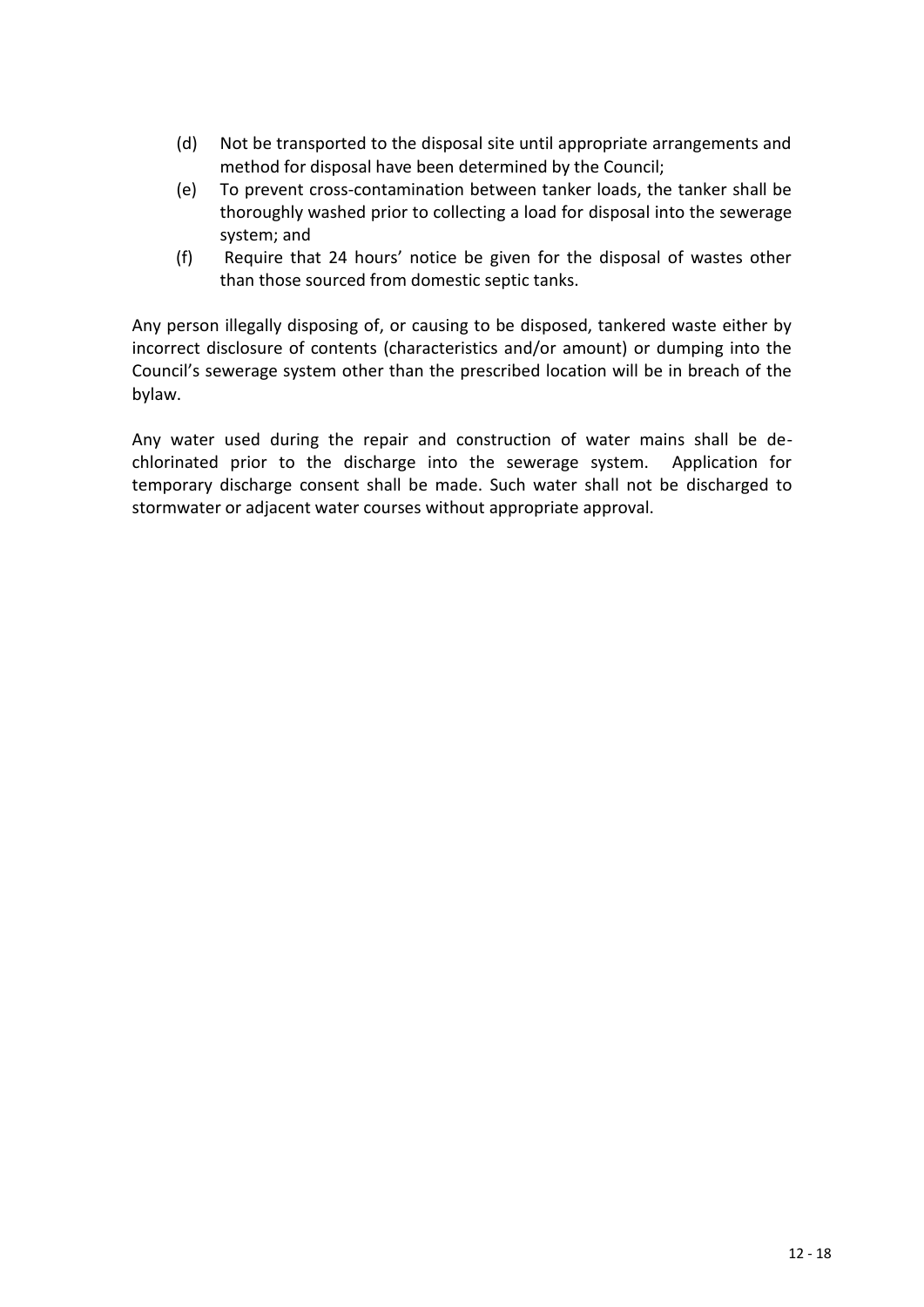# **SCHEDULE 1A PERMITTED DISCHARGE CHARACTERISTICS**

#### **Introduction**

The nature and levels of the characteristics of any trade waste discharged to the WWA system shall comply at all times with the following requirements, except where the nature and levels of such characteristics are varied by the WWA as part of an approval to discharge a trade waste.

The WWA shall take into consideration the combined effects of trade waste discharges and may make any modifications to the following acceptable characteristics for individual discharges the WWA believes are appropriate.

An additional column in tables' 1A.1, 1A.2 and 1A.3 for mass limits may be added as required.

The nature and levels of any characteristic may be varied to meet any new resource consents or other legal requirements imposed on the WWA. Refer to 4.9 of the bylaw.

#### **Physical characteristics**

*Flow*

- (a) The 24 hour flow volume shall be less than  $10m^3$ /day.
- (b) The maximum instantaneous flow rate shall be less than 2.0 L/s.

#### *Temperature*

The temperature shall not exceed 40 °C.

#### *Solids*

(a) Non-faecal gross solids shall have a maximum dimension which shall not exceed 15 mm.

(b) The suspended solids content of any trade waste shall have a maximum concentration which shall not exceed 2000  $g/m<sup>3</sup>$ . For significant industry this may be reduced to  $600 g/m<sup>3</sup>$ .

(c) The settleable solids content of any trade waste shall not exceed 50 mL/L.

(d) The total dissolved solids concentration in any trade waste shall be subject to the approval of the WWA having regard to the volume of the waste to be discharged, and the suitability of the drainage system and the treatment plant to accept such waste.

(e) Fibrous, woven, or sheet film or any other materials which may adversely interfere with the free flow of sewage in the drainage system or treatment plant shall not be present.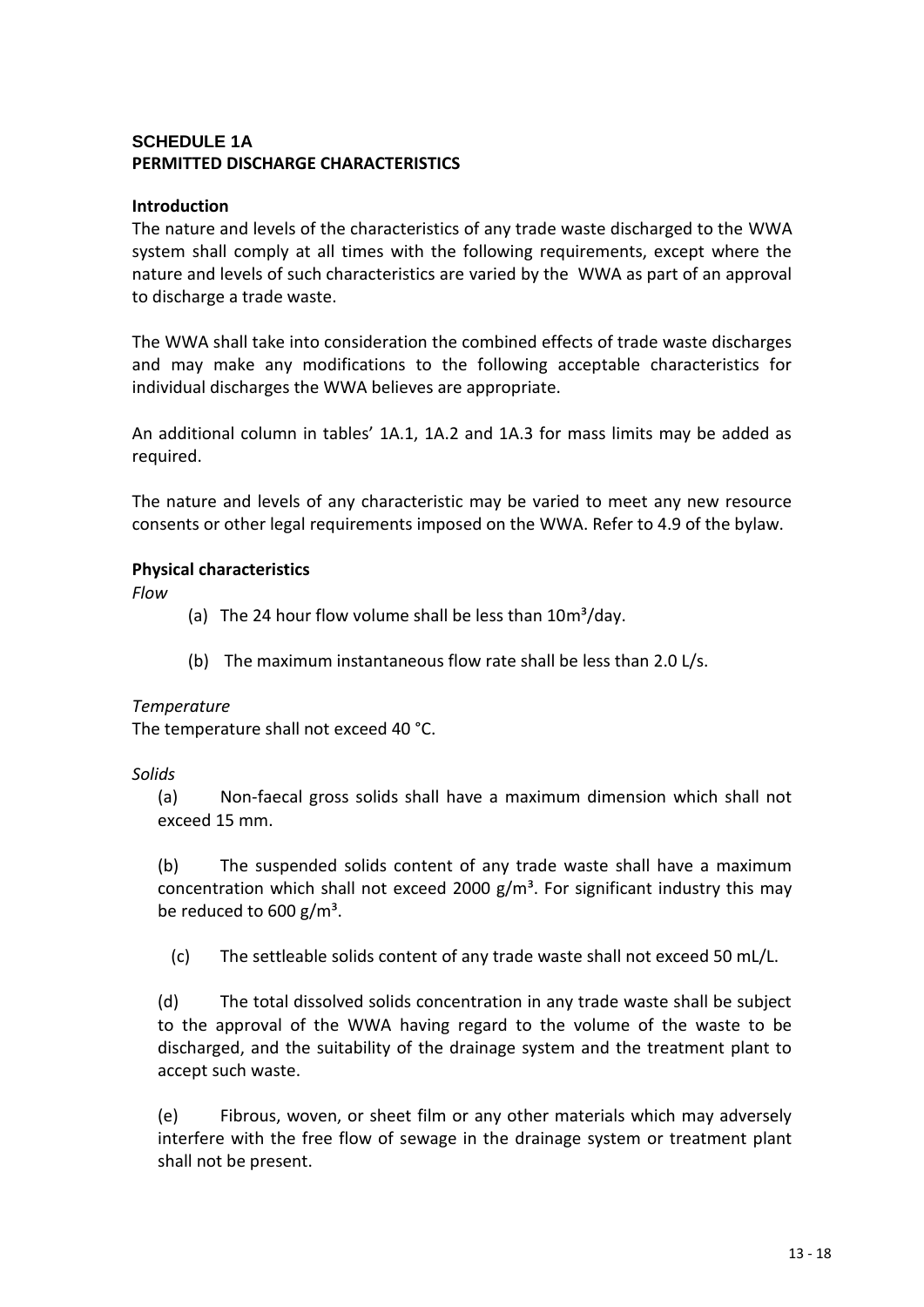#### *Oil and grease*

(a) There shall be no free or floating layer.

(b) A trade waste with mineral oil, fat or grease unavoidably emulsified, which in the opinion of the Council is not biodegradable shall not exceed 200  $g/m^3$  as petroleum ether extractable matter when the emulsion is stable at a temperature of 15 °C and when the emulsion is in contact with and diluted by a factor of 10 by raw sewage, throughout the range of pH 6.0 to pH 10.0.

(c) A trade waste with oil, fat or grease unavoidably emulsified, which in the opinion of the Council is biodegradable shall not exceed 500  $g/m<sup>3</sup>$  when the emulsion is stable at a temperature of 15 °C and when the emulsion is in contact with and diluted by a factor of 10 by raw sewage throughout the range of pH 4.5 to pH 10.0.

(d) Emulsified oil, fat or grease shall not exceed 100  $g/m<sup>3</sup>$  as petroleum ether extractable matter when the emulsion is unstable at a temperature of 15 °C and when the emulsion is in contact with and diluted by a factor of 10 by raw sewage throughout the range of pH 4.5 to pH 10.0.

#### *Solvents and other organic liquids*

There shall be no free layer (whether floating or settled) of solvents or organic liquids.

#### *Emulsions of paint, latex, adhesive, rubber, plastic*

(a) Where such emulsions are not treatable these may be discharged into the Sewer subject to the total suspended solids not exceeding 1000  $g/m^3$  or the concentration agreed with the Council.

(b) The Council may determine that the need exists for pre-treatment of such emulsions if they consider that trade waste containing emulsions unreasonably interferes with the operation of the Council's treatment plants e.g. reduces % UVT (ultra violet transmission).

(c) Such emulsions of both treatable and non-treatable types, shall be discharged to the Sewer only at a concentration and pH range that prevents coagulation and blockage at the mixing zone in the public sewer.

#### *Radioactivity*

Radioactivity levels shall not exceed National Radiation Laboratory Guidelines.

#### *Colour*

No waste shall have colour or colouring substance that causes the discharge to be coloured to the extent that it impairs wastewater treatment processes or compromises the treated sewage discharge consent.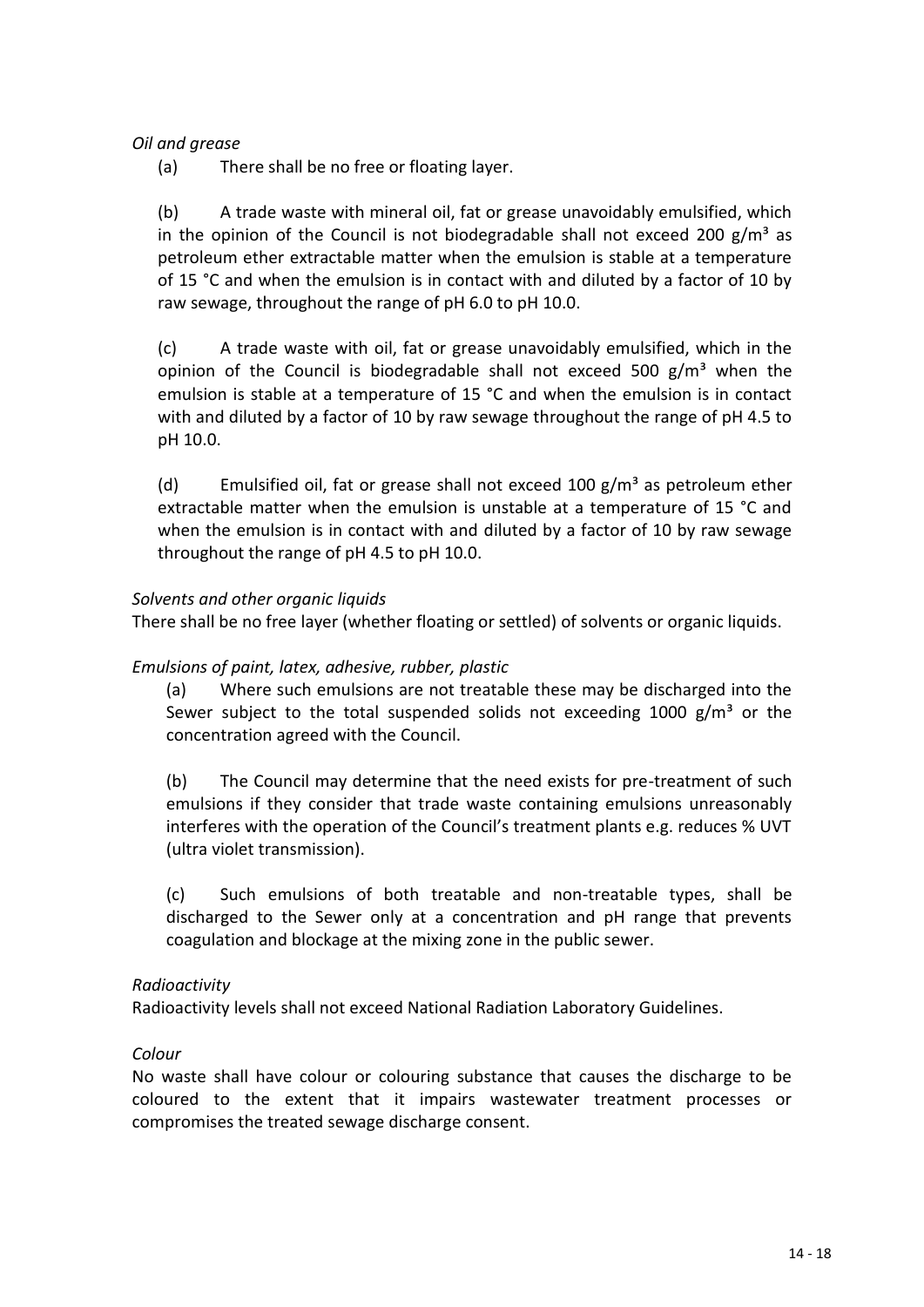#### **Chemical characteristics**

#### *pH value*

The pH shall be between 6.0 and 10.0 at all times.

#### *Organic strength*

The biochemical oxygen demand (BOD5) of any waste may require to be restricted where the capacity for receiving and treating BOD5 is limited. A BOD5 restriction may be related to Mass Limits.

Where there is no Council treatment system for organic removal, the BOD5 shall not exceed 1000 g/m<sup>3</sup>. For significant industry this may be reduced to 600 g/m<sup>3</sup>.

#### *Maximum concentrations*

The maximum concentrations permissible for the chemical characteristics of an acceptable discharge are set out in table 1A.1, table 1A.2 and table 1A.3

#### **Table 1A.1 – General chemical characteristics**

(Mass limits may be imposed, refer to 5.2)

| <b>Characteristic</b>                   | Maximum concentration $(g/m^3)$ |
|-----------------------------------------|---------------------------------|
| MBAS (Methylene blue active substances) | 500                             |
| Ammonia (measured as N)                 |                                 |
| free ammonia                            | 50                              |
| ammonium salts                          | 200                             |
| Kjeldahl nitrogen                       | 150                             |
| Total phosphorus (as P)                 | 50                              |
|                                         | 500                             |
| Sulphate (measured as SO4)              | 1500 (with good mixing)         |
| Sulphite (measured as SO2)              | 15                              |
| Sulphide $-$ as H2S on acidification    | 5                               |
| Chlorine (measured as Cl2)              |                                 |
| free chlorine                           | 3                               |
| hypochlorite                            | 30                              |
| Dissolved aluminium                     | 100                             |
| Dissolved iron                          | 100                             |
| Boron (as B)                            | 25                              |
| Bromine (as Br2)                        | 5                               |
| Fluoride (as F)                         | 30                              |
| Cyanide – weak acid dissociable (as CN) | 5                               |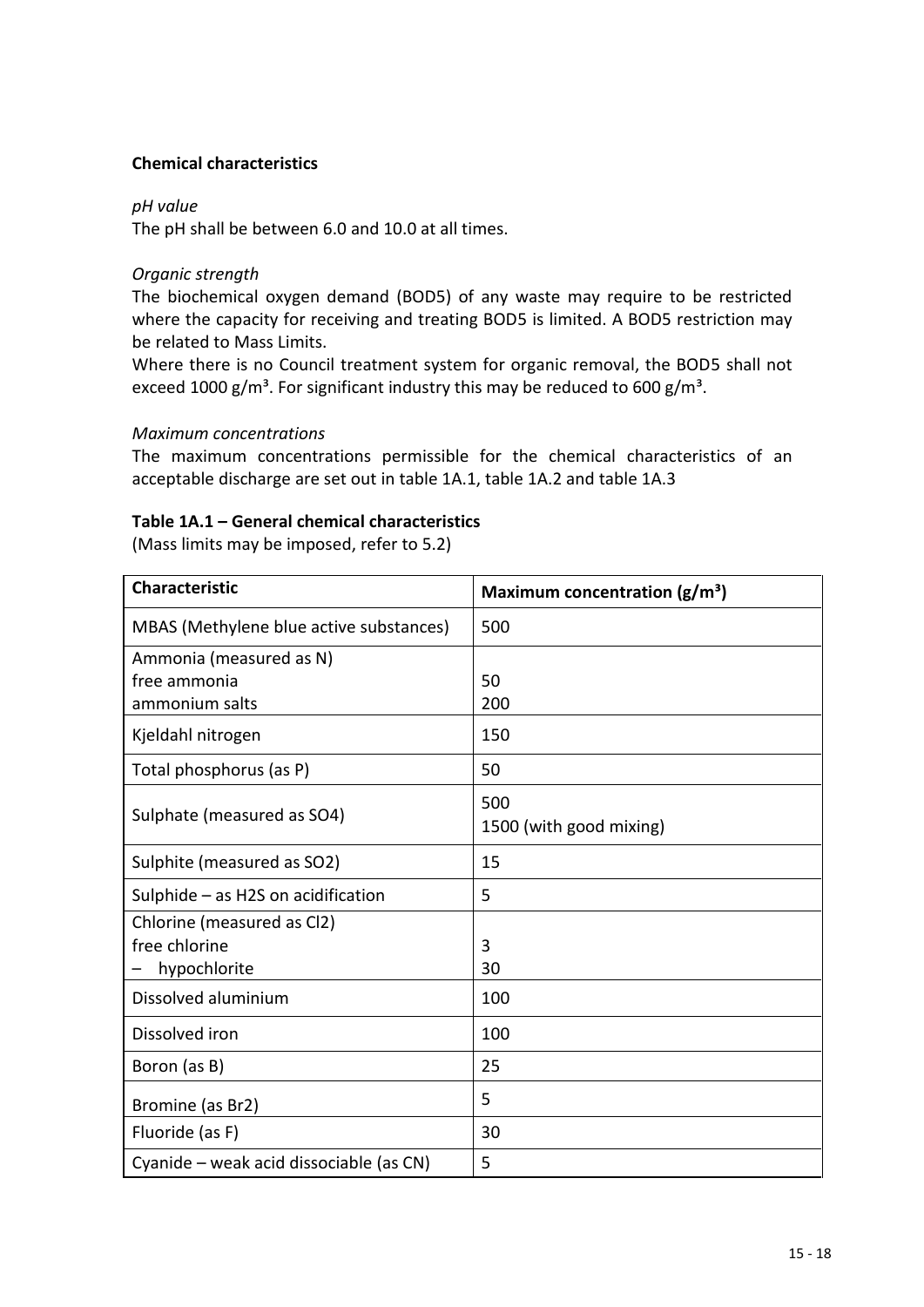# **Table 1A.2 – Heavy metals**

(Mass limits may be imposed, refer to 5.2)

| <b>Metal</b>  | <b>Maximum</b><br>concentration<br>$(g/m^3)$ | <b>Metal</b>  | <b>Maximum</b><br>concentration<br>$(g/m^3)$ |
|---------------|----------------------------------------------|---------------|----------------------------------------------|
| Antimony      | 10                                           | Manganese     | 20                                           |
| Arsenic       | 5                                            | Mercury       | 0.05                                         |
| <b>Barium</b> | 10                                           | Molybdenum    | 10                                           |
| Beryllium     | 0.005                                        | <b>Nickel</b> | 10                                           |
| Cadmium       | 0.5                                          | Selenium      | 10                                           |
| Chromium      | 5                                            | Silver        | $\overline{2}$                               |
| Cobalt        | 10                                           | Thallium      | 10                                           |
| Copper        | 10                                           | Tin           | 20                                           |
| Lead          | 10                                           | Zinc          | 10                                           |

# **Table 1A.3 – Organic compounds and pesticides**

(Mass limits may be imposed, refer to 5.2)

| Compound                                                                                                                                                                                        | Maximum concentration $(g/m^3)$ |
|-------------------------------------------------------------------------------------------------------------------------------------------------------------------------------------------------|---------------------------------|
| Formaldehyde (as HCHO)                                                                                                                                                                          | 50                              |
| Phenolic compounds (as phenols) excluding<br>chlorinated phenols                                                                                                                                | 50                              |
| Chlorinated phenols                                                                                                                                                                             | 0.02                            |
| Petroleum hydrocarbons                                                                                                                                                                          | 30                              |
| Halogenated aliphatic compounds                                                                                                                                                                 | $\mathbf{1}$                    |
| Monocyclic aromatic hydrocarbons                                                                                                                                                                | 5                               |
| Polycyclic<br>(or<br>polynuclear)<br>aromatic<br>hydrocarbons (PAHs)                                                                                                                            | 0.05                            |
| Halogenated aromatic hydrocarbons (HAHs)                                                                                                                                                        | 0.002                           |
| Polychlorinated biphenyls (PCBs)                                                                                                                                                                | 0.002                           |
| Polybrominated biphenyls (PBBs)                                                                                                                                                                 | 0.002 each                      |
| Pesticides (general) (includes insecticides,<br>fungicides<br>excludes<br>herbicides,<br>and<br>organophosphate, organochlorine and any<br>pesticides not registered for use in New<br>Zealand) | 0.2 in total                    |
| Organophosphate pesticides                                                                                                                                                                      | 0.1                             |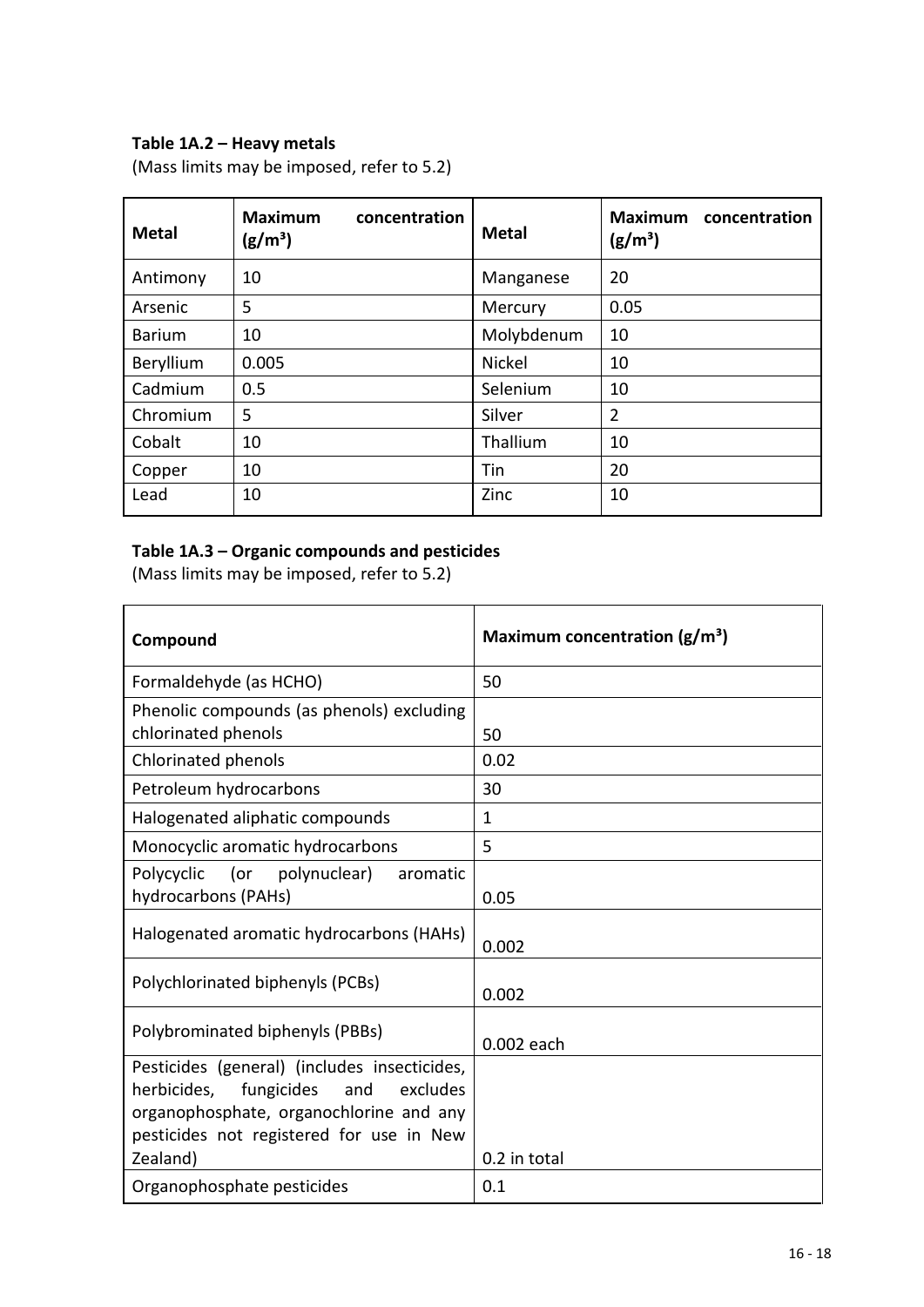# **SCHEDULE 1B PROHIBITED CHARACTERISTICS**

#### **Introduction**

This schedule defines prohibited trade wastes.

#### 1B.1 **Prohibited Characteristics**

Any discharge has prohibited characteristics if it has any solid liquid or gaseous matters or any combination or mixture of such matters which by themselves or in combination with any other matters will immediately or in the course of time:

- (a) Interfere with the free flow of sewage in the sewerage system;
- (b) Damage any part of the sewerage system;

(c) In any way, directly or indirectly, cause the quality of the treated sewage or residual biosolids and other solids from any sewage treatment plant in the catchment to which the waste was discharged to breach the conditions of a consent issued under the Resource Management Act, or water right, permit or other governing legislation;

(d) Prejudice the occupational health and safety risks faced by sewerage workers;

(e) After treatment be toxic to fish, animals or plant life in the receiving waters;

(f) Cause malodorous gases or substances to form which are of a nature or sufficient quantity to create a public nuisance; or

(g) Have a colour or colouring substance that causes the discharge from any sewage treatment plant to receiving waters to be coloured.

1B.2

A discharge has prohibited characteristics if it has any characteristic which exceeds the concentration or other limits specified in Schedule 1A unless specifically approved for that particular consent.

1B.3

A discharge has a prohibited characteristic if it has any amount of:

(a) Harmful solids, including dry solid wastes and materials which combine with water to form a cemented mass;

(b) Liquid, solid or gas which could be flammable or explosive in the wastes, including oil, fuel, solvents (except as allowed for in Schedule 1A), calcium carbide, and any other material which is capable of giving rise to fire or explosion hazards either spontaneously or in combination with sewage;